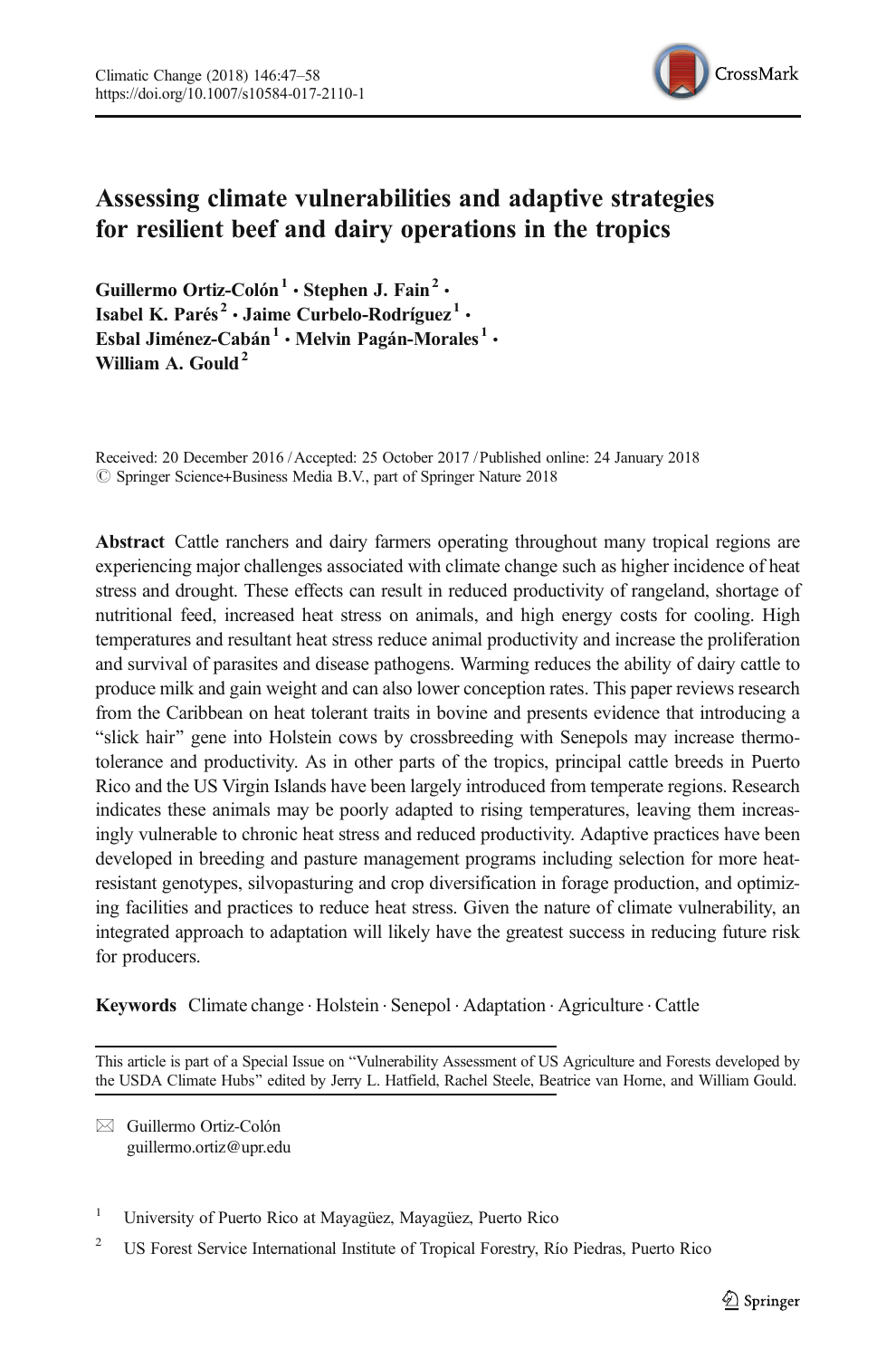## 1 Introduction

This paper briefly summarizes climate projections for the Latin American Caribbean (LAC) and the US Caribbean (Puerto Rico and the US Virgin Islands), discusses how shifts in climate may interface with vulnerabilities in the beef and dairy sector, and presents resent findings on heat tolerant genotypes in Puerto Rican cattle that could prove relevant to adaptation efforts throughout the tropics.

The earth's surface and ocean temperatures will increase over the twenty-first century under all assessed emission scenarios (Allen et al. [2014\)](#page-10-0). The Intergovernmental Panel on Climate Change (IPCC) predicts that global average temperatures could rise by 0.3 to 4.8  $^{\circ}$ C (0.5– 8.6 °F) by 2100 (Allen et al. [2014](#page-10-0)). The range of increase projected varies according to the emission scenario and climate model. Karmalkar et al. [\(2013\)](#page-10-0) projected a 2–5 °C (3.6–9 °F) increase for the LAC by 2080–2089 as compared to 1970–1989 based on the SRES A2 emission scenario. Interpolation of downscaled climate data for Puerto Rico has resulted in higher projections for the period 2071–2099 (7.5 to 9  $^{\circ}$ C or 13.5 to 16.2  $^{\circ}$ F) (Henareh Khalyani et al. [2016](#page-10-0)). If global efforts to limit average global warming to 1.5  $\degree$ C recently ratified at the Paris UNFCC COP are successful, downscaled models indicate Puerto Rico may still experience a dramatic increase in total dry days and days that exceed historical temperature maximums (particularly in the wet season) (Hayhoe [2013](#page-10-0)). Prolonged dry periods are expected to become more frequent throughout much of the Caribbean with even 1 °C of average global warming (Hayhoe [2013\)](#page-10-0). Modeling indicates much of the mean temperature increase in the LAC is due to increases in mean minimum temperatures indicating a narrower range of temperature variation (both annual and diurnal) and sustained higher temperatures (Hayhoe [2013,](#page-10-0) Karmalkar et al. [2013](#page-10-0)).

In recent years, drought and intense heat have negatively affected beef and dairy producers in the US Caribbean. Dairy is an important farming sector in Puerto Rico and throughout the Caribbean, involving more than 50,000 acres and generating over 25,000 jobs in Puerto Rico alone (Ortiz-Colón [2011\)](#page-11-0). In 2014, the dry season in the US Virgin Islands was extreme, sparking wildfires that affected livestock and ranchers. Intense heat and lack of rain withered grasses in the summer of 2015, forcing producers to take drastic measures including collecting palm fronds and tree branches for fodder, relying on imported feed, and culling herds. In Puerto Rico, the same drought forced ranchers to more heavily on costly imported feed. Many also saw milk production goes down as heat stress and lack of nutrients took their toll on local herds. Regional climate models are predicting more frequent occasions in which prolonged periods of drought are punctuated by intense storm and rainfall events (Hayhoe [2013](#page-10-0), Karmalkar et al. [2013](#page-10-0)).

#### 1.1 Beef and dairy industry in Puerto Rico and the US Virgin Islands

The dairy industry is the leading agricultural enterprise in Puerto Rico and has been for the past four decades (National Agricultural Statistics Service [2014\)](#page-11-0). From 1996 to 1997, the dairy industry in Puerto Rico boasted 425 dairy farms, three processing plants, and 90,000 dairy cows that together generated over 28% (\$194 million) of the agricultural revenues (Ramírez [1998\)](#page-11-0). In 2014, there were 320 dairy farms on the island that contributed \$212.7 million to the economy, representing 22.9% of the gross farm income for that year (RODI [2014](#page-11-0)). The dairy industry generates around 25,000 direct and indirect jobs, but faces enormous challenges associated with high production costs, inefficient herd management, poor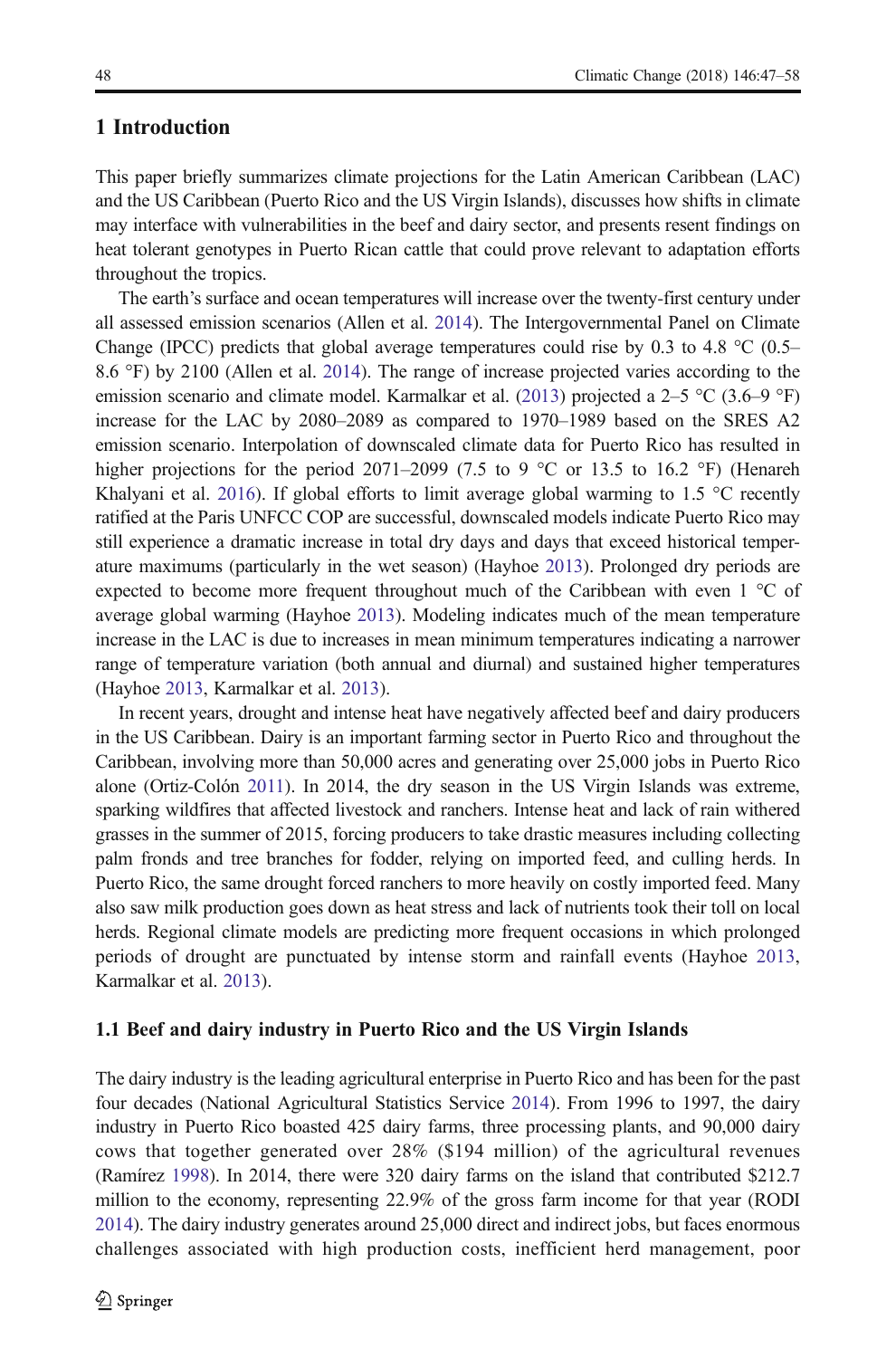nutritional programs, and low forage production (Ortiz-Colón [2011](#page-11-0)). Overgrazing and poor quality forage have forced farmers to rely on costly imported concentrated feed to maintain productivity. While the amount of milk produced per cow has tripled in the continental USA from 2683 kg/lactation to more than 8942 kg/lactation, milk production in Puerto Rico has increased only 1341 kg per lactation during the last five decades (Ortiz-Colón [2011](#page-11-0)).

The beef industry confronts serious challenges as well and has severely declined over the last decades. In 1950, Puerto Rico produced 10.54 million kg of beef, which represented 74.4% of total local consumption (Centro de Recursos Informativos Agrícolas de Puerto Rico [2018](#page-10-0)), and the average per capita consumption was 6.36 kg per person (NASS [2014\)](#page-11-0). Beef imports began to increase dramatically in the 1960s; however, local production did not begin to decline until 1990 (Casas-Guerníca [2010\)](#page-10-0). During the 1990s, Puerto Rico surpassed the US mainland in terms of imported more beef relative to local production and population. (Duewer et al. [1989\)](#page-10-0). After the establishment of the farm-to-school program in 2000, there was a small increase in production that supplied local beef to schools. Since that time, local production has stabilized, but not increased. In 2010, total beef consumption reached 71.27 million kg, with only 7.82 million kg (10.9%) being produced locally (Centro de Recursos Informativos Agrícolas de Puerto Rico [2018\)](#page-10-0). Since the 1970s, the per capita consumption of beef has remained stable at an average of 42.1 lb per year (Centro de Recursos Informativos Agrícolas de Puerto Rico [2018\)](#page-10-0). In 2011, the beef industry included 500 ranching families and employed about 4000 people (Araújo [2011](#page-10-0)). By 2014, there were 800 beef cattle ranchers in Puerto Rico producing 7.7 million kg annually, encompassing 9% of the total local consumption. Meat and related products comprise 27% of local food consumption and represent the largest portion of food-related expenditures compared to 24.7% spent on fruits and vegetables and 11% on dairy and related products (Monclova [2014](#page-10-0)).

The US Virgin Islands are known worldwide for developing the heat-tolerant Senepol cattle breed with traits suitable for tropical climates, including heat tolerance, insect and disease resistance, and its ability to thrive on poor quality forage. However, the beef and dairy industry of the US Virgin Islands has been declining in recent decades, particularly in St. Croix where the dairy cooperative that supplied much of the Islands closed at the end of 2011 (Blackburn [2011\)](#page-10-0).

## 2 Vulnerabilities in the beef and dairy sector of the US Caribbean

One of the greatest challenges to beef and dairy production in the Caribbean is heat stress (Ortiz-Colón [2011](#page-11-0)). High temperatures and heat stress reduce the animal's productivity and increase the proliferation and survival of parasites and disease pathogens. Warming reduces the ability of dairy cattle to produce milk and gain weight and also lowers conception rates. The principal bovine breeds in Puerto Rico and the US Virgin Islands have been imported from temperate regions, increasing their vulnerability to chronic heat stress and reduced dairy productivity in the face of climate change (Ortiz-Colón [2011](#page-11-0)).

For European cattle breeds localized in the tropics, heat stress is chronic and usually, there is only small heat relief at night, if any (Berman [2011\)](#page-10-0). Intense radiant energy year round significantly adds heat loads to animals. The tropics are particularly harsh for European dairy cows that generate a large amount of metabolic heat when lactating (Wheelock et al. [2010](#page-11-0)). High environmental temperatures associated with the tropics, coupled with metabolic heat production and diminished cooling capability due to high humidity, result in higher body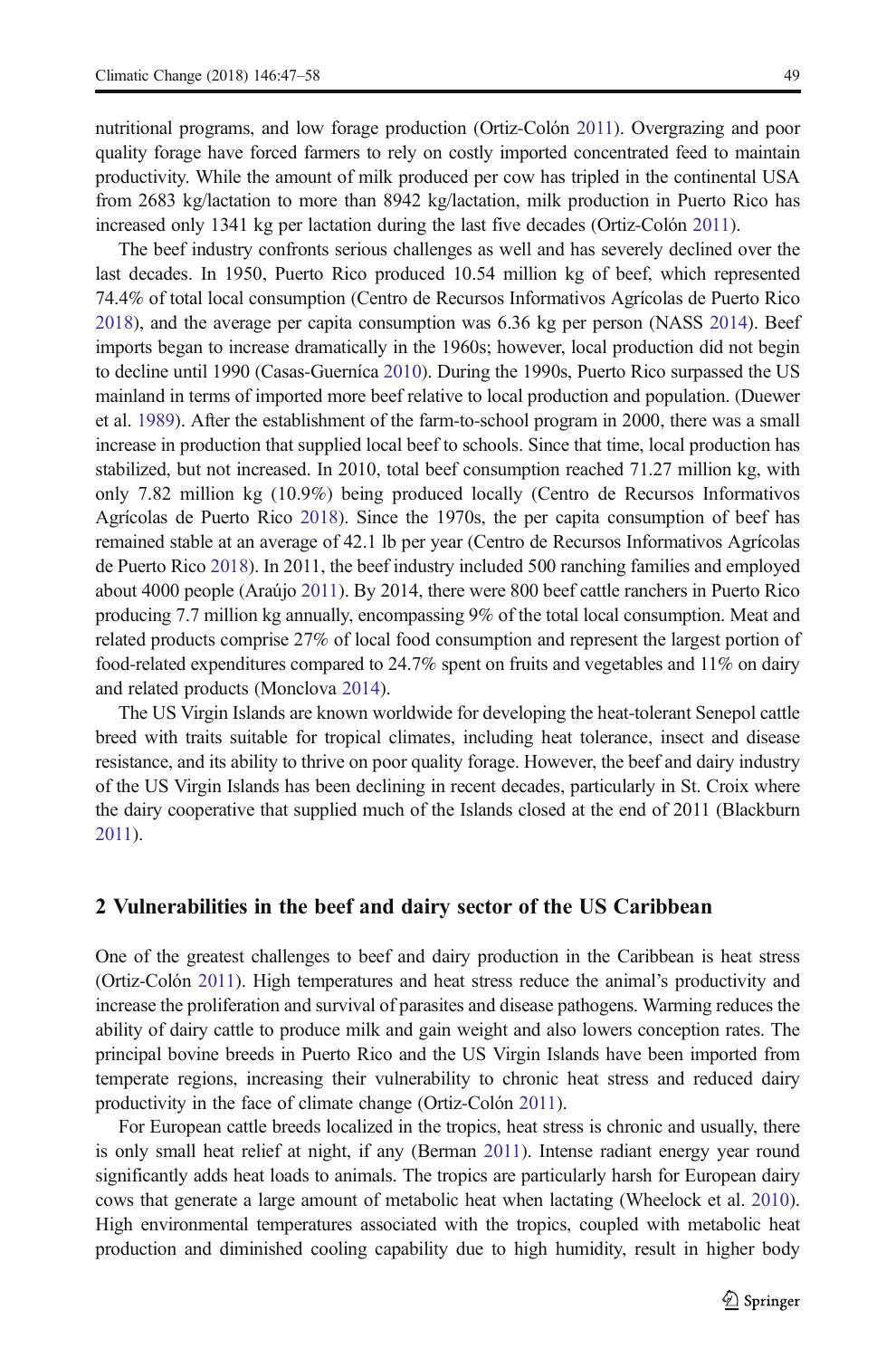temperatures, depressed dry matter intake, and low milk production (West [2003](#page-11-0)). As climate change threatens extended periods of aggravated environmental stress across the world, negative effects on the productivity, reproduction, and welfare of beef and dairy cattle would be a significant consequence worldwide (Berman [2011](#page-10-0)).

## 3 Adaptive strategies

To minimize the effects of heat stress, three general management strategies have been identified: (1) physical modification of the environment, (2) improved nutritional management practices, and (3) genetic development of heat-tolerant breeds (Beede and Collier [1986\)](#page-10-0). Here we focus on recent findings related to the third strategy. Unfortunately, heat tolerance is negatively correlated with production (−0.3, Ravagnolo and Misztal [2000\)](#page-11-0). Therefore, if selection for higher milk production continues while ignoring heat tolerance, the result would be a progressive decrease in heat tolerance in dairy breeds (West [2003](#page-11-0)). However, because the negative correlation between milk production and heat tolerance is small, a combined selection for milk production and heat tolerance is possible (West [2003\)](#page-11-0). Due to the uncertain effects climate change may have on dairy cattle productivity, research of intrinsic differences exhibited by heat tolerant breeds would be invaluable in the quest to genetically select for thermal tolerance. The ultimate goal is to maintain high milk production efficiency in warmer climates.

#### 3.1 Heat tolerant bovines

European cattle arrived on the island of Puerto Rico with the Spanish conquest in 1511 (Molina-Fernández [2001\)](#page-10-0). For more than 500 years, farmers in Puerto Rico selected for tolerance to the hot and humid environment of the island (Molina-Fernández [2001\)](#page-10-0). In the 1950s, there was a large influx of European dairy breeds, primarily Holsteins, which farmers began crossing with the more traditional verities of cattle in the islands (Molina-Fernández [2001](#page-10-0)). Sixty-five years later, we find registered Holsteins with higher milk production (Fig. [1\)](#page-4-0) and shorter calving interval (Fig. [2](#page-5-0)) than their wild-type contemporaries (Pantoja et al. [2005](#page-11-0)).

Dairy farmers in Puerto Rico used to call these Holsteins "rabifinas" which literally translates to "slick tails", describing their very fine tails that are almost devoid of hair (Fig. [3](#page-5-0)). These "rabifinas" also exhibit a very short, sleek, and mostly glossy coat very similar to the phenotype described by Olson et al. ([2003](#page-11-0)) after introducing the Slick gene from Senepols into Holsteins. However, in Puerto Rico, farmers selected for "rabifinas" decades before Senepol cattle were introduced into Puerto Rico in 1983. Moreover, the use of Senepol cattle as a commercial beef breed was extremely limited until the late 1990s. According to testimony from dairy farmers with "rabifinas," Senepol bulls have never been used in their dairy herds (López-López [2015](#page-10-0); Borges [2015\)](#page-10-0). This presents the possibility that the mutation that causes the Slick phenotype of the rabifinas might be different than the gene responsible for this phenotype in Senepol cattle (Olson et al. [2003\)](#page-11-0).

Although Senepol cattle were traditionally thought to be descendants of Red Poll × N'Dama cattle, recent evidence indicates that Senepol is 89% European, 10.4% Zebu, and only 0.6% of African ancestries (Flori et al. [2012\)](#page-10-0). Indeed, de Alba [\(1987](#page-10-0)) questioned the N'Dama contribution into the Senepol breed and suggested that Criollo cattle (presumably mostly of European descent) imported into St. Croix from Puerto Rico (Vieques Island) could have been major contributors to the Senepol breed along with the Red Poll and some Zebu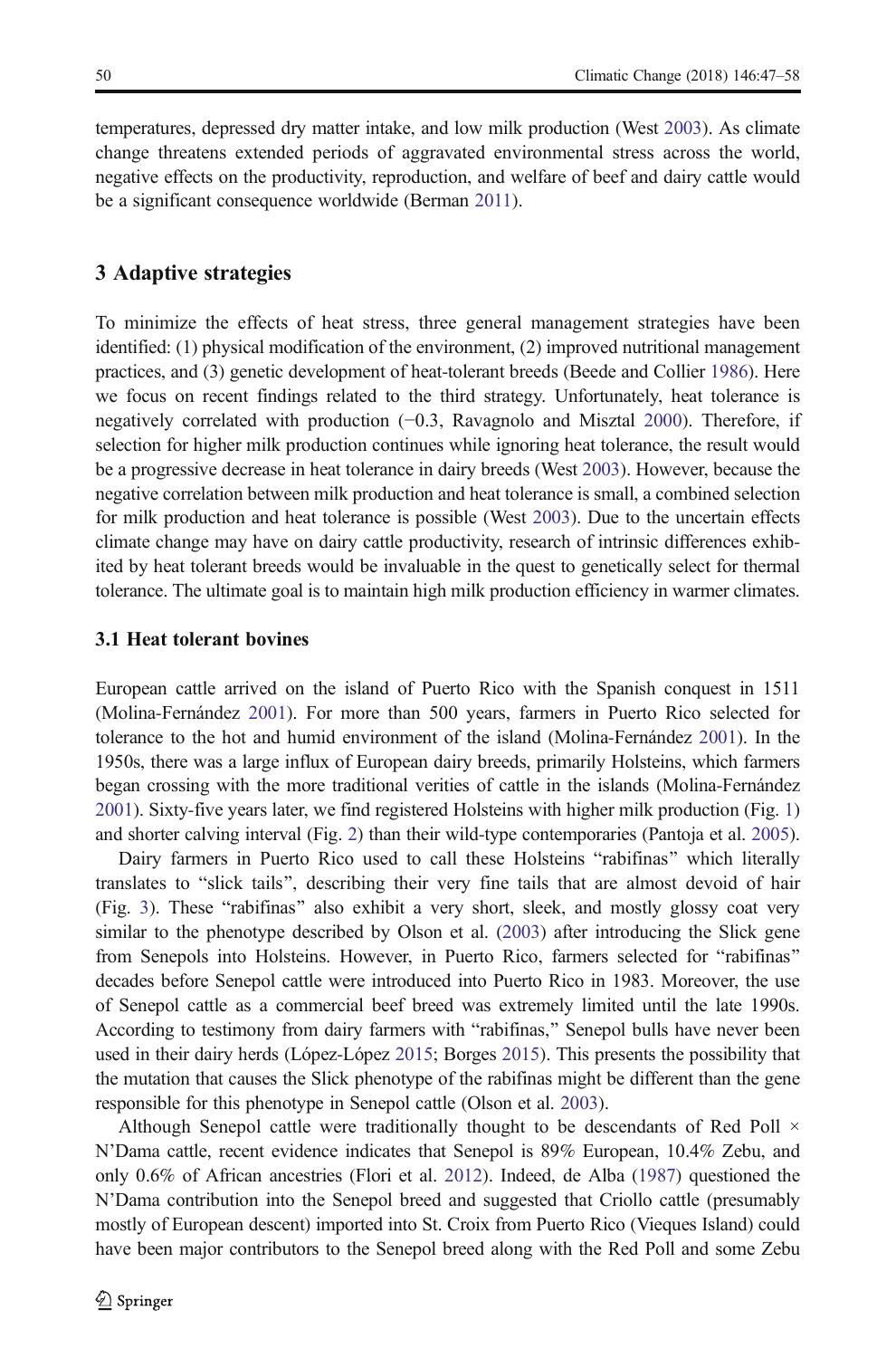<span id="page-4-0"></span>

Fig. 1 Projected mean annual temperature increase for Puerto Rico. Source: Henareh Khalyani et al. [2016](#page-10-0)

blood. Therefore, it could be possible that Senepols and Holsteins "rabifinas" could share a common ancestor that imparted the slick gene to both. In the quest to better understand genetic adaptations to heat stress, it would be important to characterize intrinsic differences between different cattle populations that exhibit the Slick phenotype and their non-slick breed members.

### 3.2 Slick genotype

A valuable strategy to decrease the severity of heat stress impact on dairy cattle is the selection of animals with improved thermo-tolerance. Indeed, specific single nucleotide polymorphisms (SNP) have been associated with thermo-tolerance in Holsteins (Hayes et al. [2009](#page-10-0); Dikmen et al. [2012;](#page-10-0) Dikmen et al. [2014](#page-10-0)). However, only a few specific genes have been associated with heat tolerance (Ravagnolo and Misztal [2000\)](#page-11-0). One such gene is the slick-hair gene (slick). The Slick phenotype was originally described by Tim Olson and collaborators in Senepol cattle that inherited a single dominant gene (Olson et al. [2003](#page-11-0)). The Slick haplotype provides cattle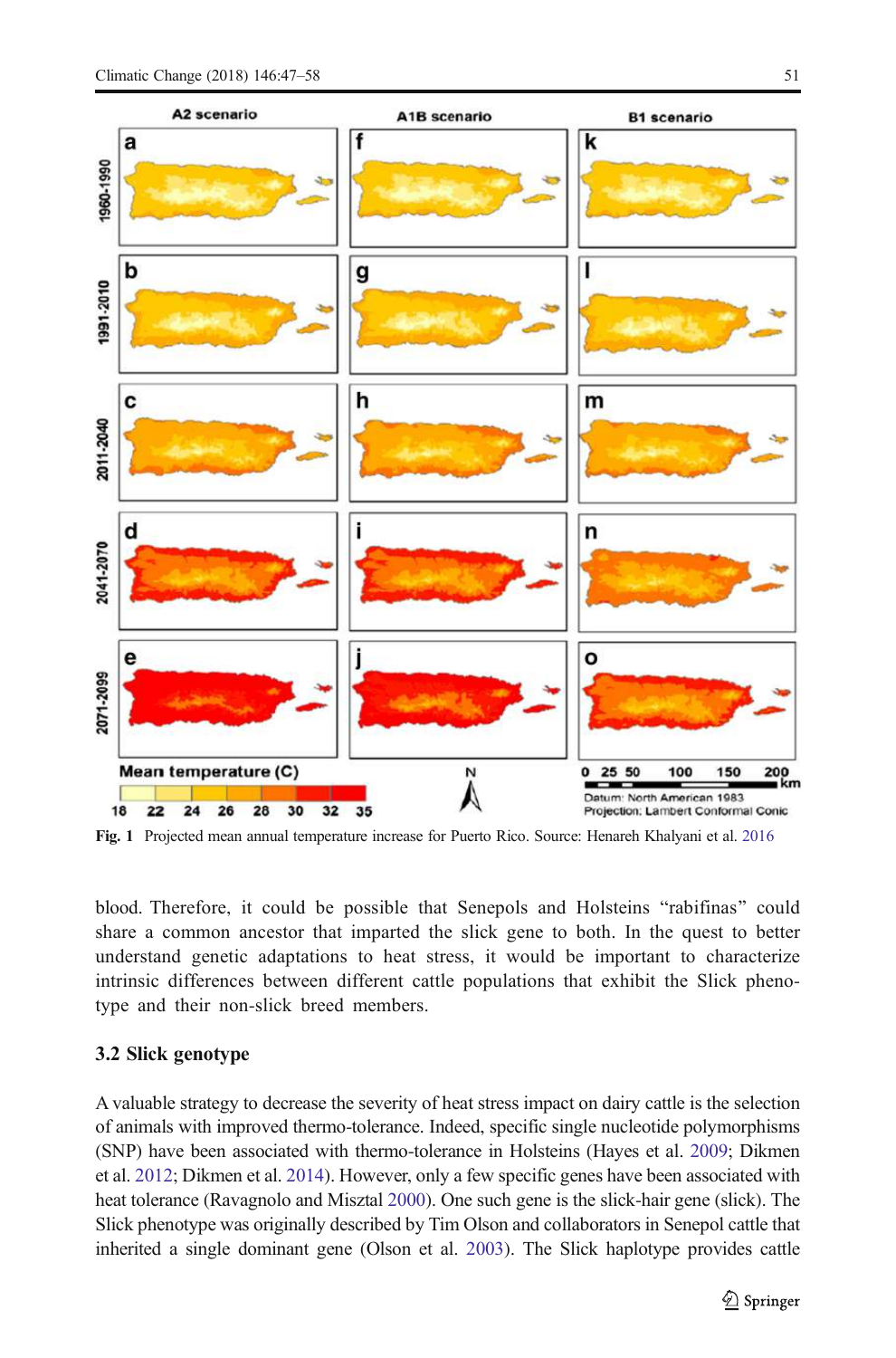<span id="page-5-0"></span>

Fig. 2 Comparison of milk production between wild-type Holsteins and Slick-hair Holsteins in Puerto Rico. DHI records were used to compare the production of 54 slick-hair Holstein cows against their contemporaries across Puerto Rico. Wild-type and slick-hair dairy cows were distributed across 12 dairy farms across the island. (Adapted from Pantoja et al. [2005](#page-11-0))

animals with "short and sleek hair" and sometimes a "glossy coat" (Olson et al. [2003](#page-11-0)). Since then, the Slick locus has been mapped in bovine chromosome (Chr) 20 (Mariasegaram et al. [2007](#page-10-0); Flori et al. [2012\)](#page-10-0).

By [2003,](#page-11-0) Olson et al. had successfully introduced the slick-gene into Holsteins by crossbreeding Senepol with Holstein cows. The resulting offspring (slick-haired Holstein) have been shown to have lower vaginal temperatures and lower respiration rate than wild-type Holstein cows (Dikmen et al. [2008](#page-10-0)). In this experiment, however, although slick-haired Holsteins showed greater sweating rates in unclipped areas of skin, clipping the hair at the site of sweating measurement eliminated the difference between slick-haired and wild-type cows (Dikmen et al. [2008](#page-10-0)). This result presents the possibility that the main impact of the slick



Fig. 3 Calving interval comparison between wild-type and slick-hair Holsteins in Puerto Rico. DHI records were used to compare the production of 54 slick-hair cows against their contemporaries across Puerto Rico . Wild-type and slick-hair dairy cows were distributed across 12 dairy farms across the island. (Adapted from Pantoja et al. [2005](#page-11-0))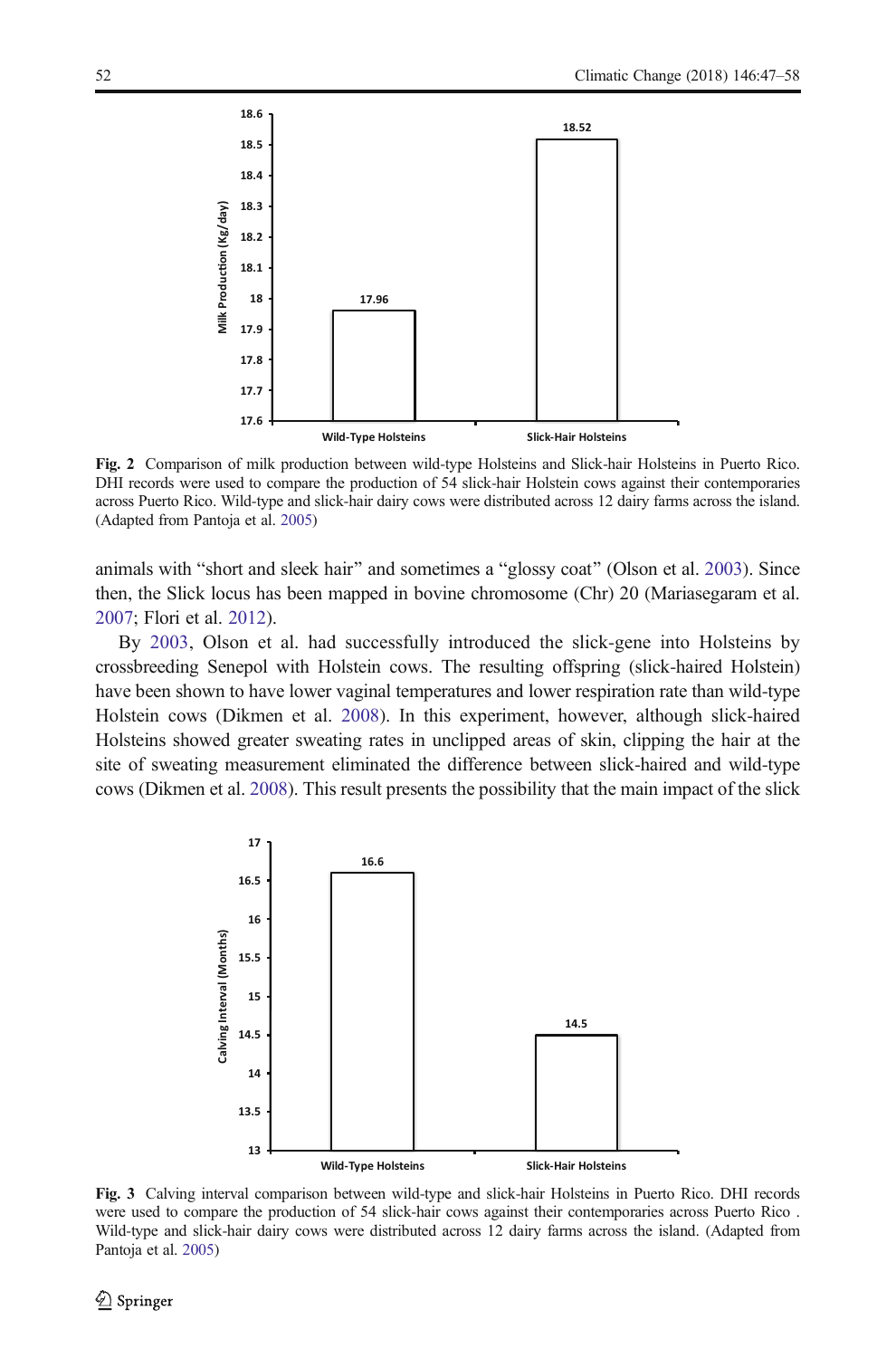<span id="page-6-0"></span>gene on thermo-tolerance could be primarily associated with an improvement in the ability to dissipate heat through sweating. Indeed, in a later study with the objective of evaluating whether the lactation performance of slick-hair cows could be simulated through hair clipping found that milk yield was higher (13.4 vs.  $10.8 \pm 0.26$  kg/d,  $p = 0.003$ ) among clipped cows (Mejía et al. [2010](#page-10-0)). The fact that clipped hair cows showed a decrease in rectal temperature and an increase in milk production further suggests that the main effect of slick-haired genotype is reduced hair length. The short hair length caused either by the Slick haplotype or by hair clipping could result in reduced insulation to conductive and convective heat loss in the hair coat, resulting in an improved thermo-tolerance (Berman [2011](#page-10-0)).

A more recent study compared the thermo-regulation capacity of lactating Holsteins with the slick-hair phenotype with relatives not inheriting the Slick haplotype or with wild-type Holstein cows (Dikmen et al. [2014\)](#page-10-0). Lower vaginal or rectal temperatures were found in slickhaired cows than in relatives and wild-type cows. Moreover, the increase in respiration rate caused by heat stress during the day was lower for slick-haired cows than for relatives or wildtype cows. Furthermore, sweating rate was higher for slick-haired cows than for cows of the other two types. The superior thermoregulatory ability of Holsteins with slick hair compared with non-slick animals also resulted in a less drastic depression in milk yield during the summer (Dikmen et al. [2014](#page-10-0)). Importantly, in this experiment, cows that were relatives of slick cows but that did not inherit the Slick phenotype still exhibited enhanced thermoregulation when compared with wild-type Holsteins. This evidence strongly suggests the Slick haplotype



Fig. 4 Comparison of hair phenotype between wild-type Holsteins and Slick-hair Holsteins at the Puerto Rico Experimental Dairy Farm. **b, d** show an example of the "slick" appearance of the Holsteins adapted to the tropical conditions of Puerto Rico, a, c show an example of a wild-type Holstein. (Curbelo-Rodríguez, unpublished)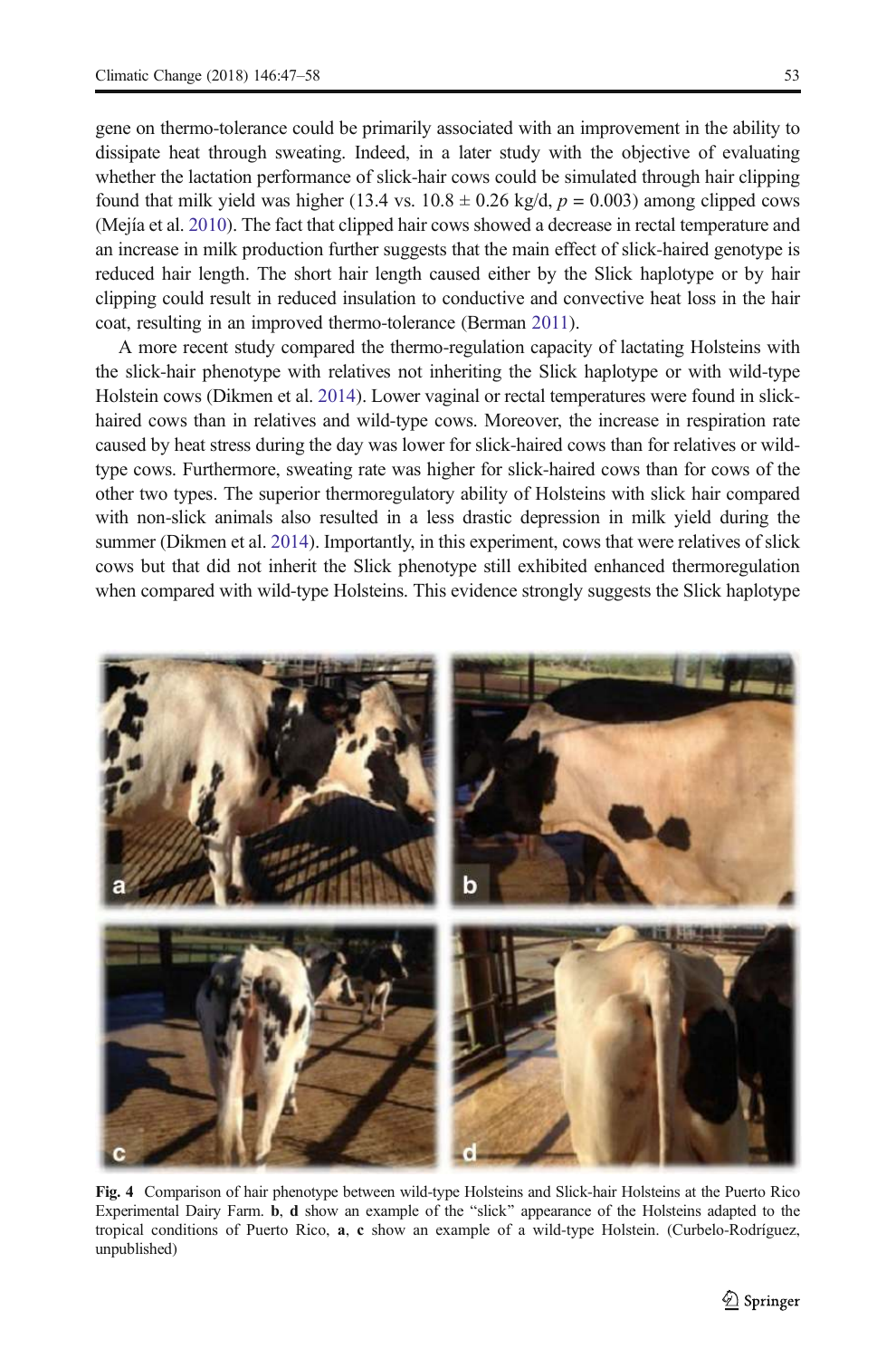<span id="page-7-0"></span>

Fig. 5 Comparison of milk production between wild-type Holsteins and Slick-hair Holsteins in one dairy farm of Puerto Rico. DHI records (DHI 202) were used to compare the production of 19 to 26 slick-hair cows against their 61 to 96 wild-type contemporaries (animal numbers varied depending on the test date)

is not the only gene conferring thermo-tolerance (Dikmen et al. [2014](#page-10-0)) and that unknown intrinsic differences that offer thermos-tolerance through more complex mechanisms than just hair length might exist between Slick and wild animals. Indeed, in this same experiment, seasonal alterations in percentage of fat, protein, and lactose in addition to somatic cell counts were intensified in slick-haired cows (Dikmen et al. [2014](#page-10-0)). These results strongly indicate that the Slick haplotype is associated with the regulation of milk synthesis and the immune response. Undoubtedly more research is necessary to explore possible intrinsic differences that might exist between slick and non-slick Holstein cows.

## 3.3 Preliminary data

Since September 2013, we have been observing the behavior of registered Slick Holstein cows in a commercial dairy farm in Puerto Rico. Since that time, we have been able to document through Dairy Herd Improvement (DHI) daily test records, generally higher milk production in slick-haired cows compared to their non-slick contemporaries (Fig. [4](#page-6-0)).



Fig. 6 Comparison of calving interval between wild-type Holsteins and Slick-hair Holsteins in one dairy farm of Puerto Rico. DHI records (DHI 202) were used to compare the production of 19–26 slick-hair cows against their 61–96 wild-type contemporaries (animal numbers varied depending on the test date)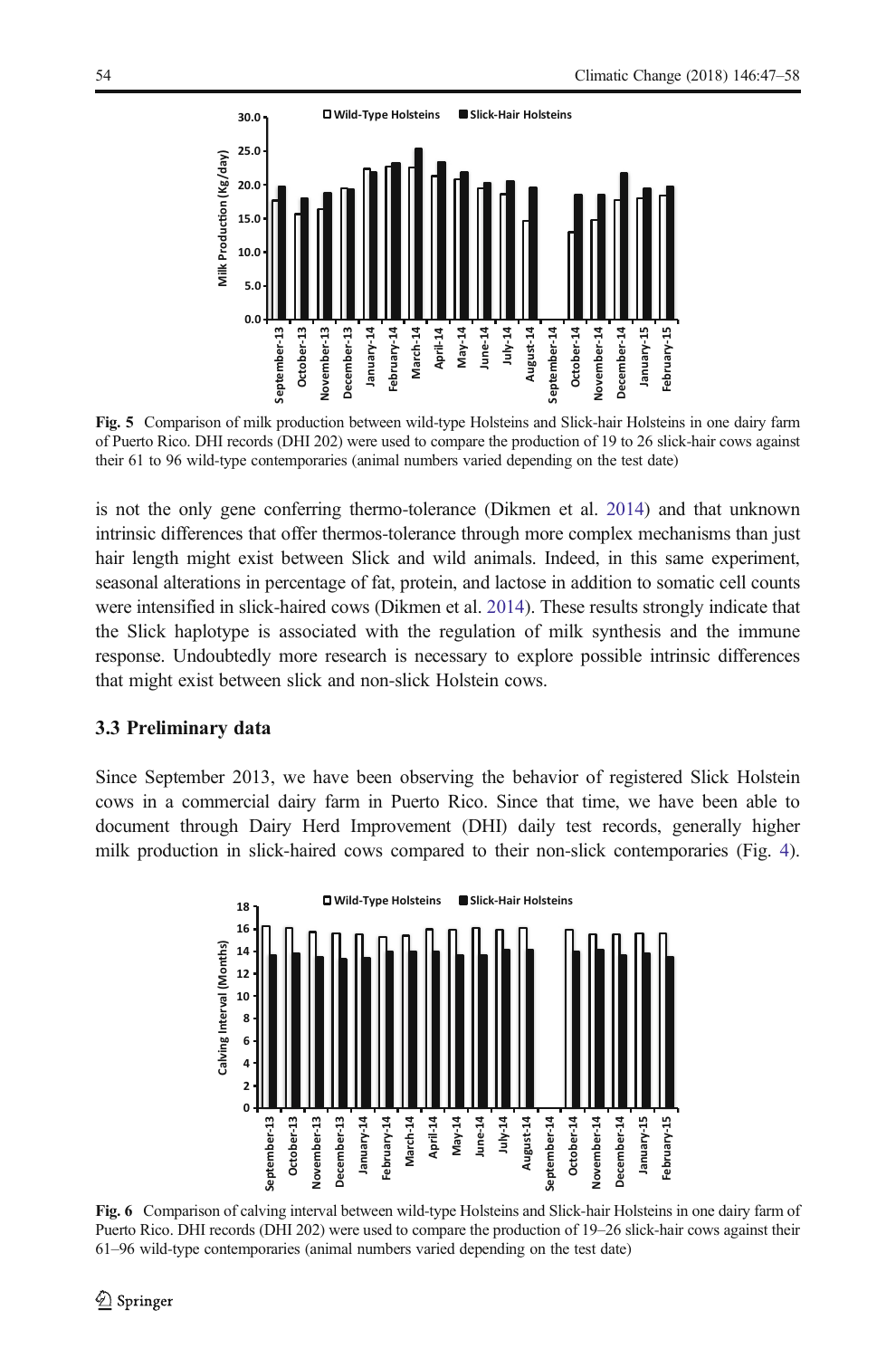

Fig. 7 Average vaginal temperature of three bovine racial groups over a 5-day period managed under tropical dairy system. Means with different superscripts differ (p < 0.05). Adapted from Curbelo-Rodríguez et al. [2016](#page-10-0)

Additionally, on average, registered Slick Holsteins have a shorter calving interval by 1.97 months. While non-slick present a calving interval of 15.76 months on average, slick-haired cows have a calving interval of 13.79 months (Fig. [5\)](#page-7-0).

Preliminary data generated in another commercial dairy herd in Puerto Rico using three commonly employed dairy breeds ( $n = 4$  per breed) demonstrated that slick-haired Holsteins have lower ( $p = 0.0055$ ) vaginal temperature relative to Jersey and wild-type Holsteins over a 5-day period (Fig. [6\)](#page-7-0) and under different environmental scenarios ( $p < 0.05$ , Fig. 7) (Curbelo-Rodríguez et al. [2016\)](#page-10-0). Furthermore, we have documented differences in genotypic between Slick and non-Slick Holsteins. For example, genotypic frequencies at position A-278G from the promoter region of the FSH receptor are different between Slick and Non-Slick dairy cows (Figs. 8 and [9\)](#page-9-0) (Patiño-Chaparro et al. [2014](#page-11-0)).

# 4 Discussion

Our research indicates dairy cattle better adapted to heat stress could have more efficient lactation under heat stress and likely would have better feed efficiencies



Fig. 8 Vaginal temperatures among dairy breeds under exposed to different environmental scenarios (sun, shade only, and shade plus sprinkles) in a dairy herd in Puerto Rico. Adapted from Curbelo-Rodríguez et al. [2016](#page-10-0)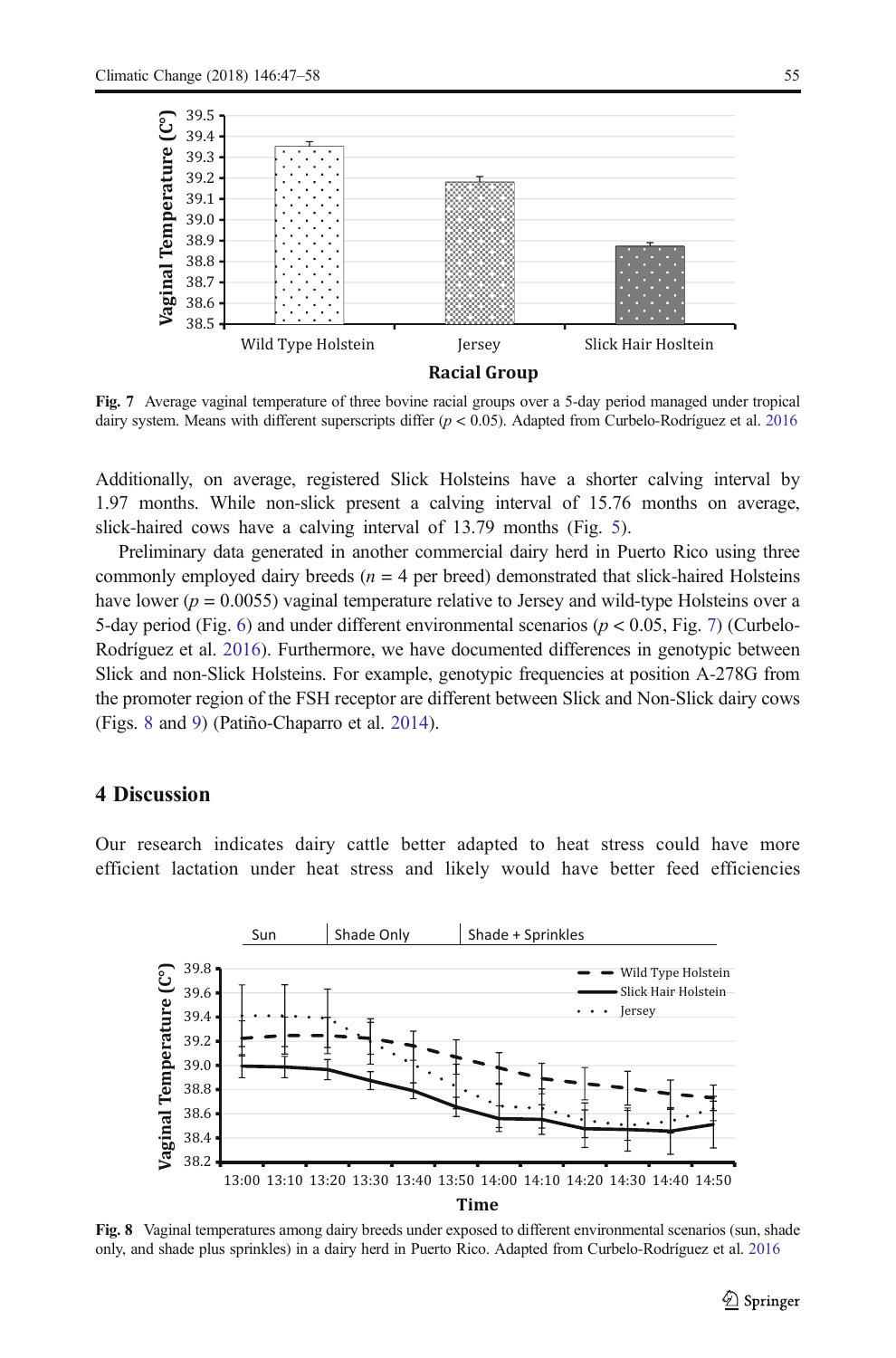<span id="page-9-0"></span>

Fig. 9 Genotypic frequencies at position A-278G from the promoter region of the FSH receptor in Slick and Non-Slick (Wild-type Hostein cows). (Adapted from Patiño-Chaparro et al. [2014](#page-11-0))

than non-adapted animals. Furthermore, thermos-tolerant dairy cattle could be less susceptible to metabolic disorder (i.e., ketosis) as feed intake would be less affected under heat stress conditions. With fewer, but more efficient heat tolerant dairy animals to produce a given amount of milk, the environmental impact of dairy production could be significantly mitigated. Heat-tolerant dairy cattle could also reduce production costs by reducing the need for heat abatement technology and the use of fossil fuels.

Given the uncertain effects climate change may impose on beef and dairy production, understanding the intrinsic differences and physiological mechanisms that provide animals with thermo-tolerance will be essential to promote an efficient, environmentally sustainable, and profitable industry, allowing it to continue contributing to the food security of the US Caribbean and broader tropics. Meaningful production differences of Slick bovines under heat stress suggest that the Slick phenotype could be an important adaptation for improved milk production in hot environments. Global climate projections indicate the need for more heat-tolerant cattle will become more urgent and widespread in the coming years.

## 5 Conclusion

Beef and dairy production is important to the food security and economy of the US Caribbean and the tropics at large. Regional climate projections indicate producers may find it increasingly necessary to adapt management practices in order to maintain productivity in a warmer world. If temperatures continue to rise as projected, the use of heat-resistant breeds like slickhaired Holsteins and Senepol may need to be coupled with other adaptive practices such as integrating shade and crop trees in grazing lands (silvopasture) or around facilities to lower ambient temperatures (Gould et al. [2015](#page-10-0)), modifying facilities to reduce heat stress on animals, and utilizing water and soil moisture conservation measures to minimize impacts of seasonal water shortages. Examples of successful adaptation within the US Caribbean, such as those offered in this paper, could provide useful prototypes for producers throughout the tropics facing similar climatic challenges.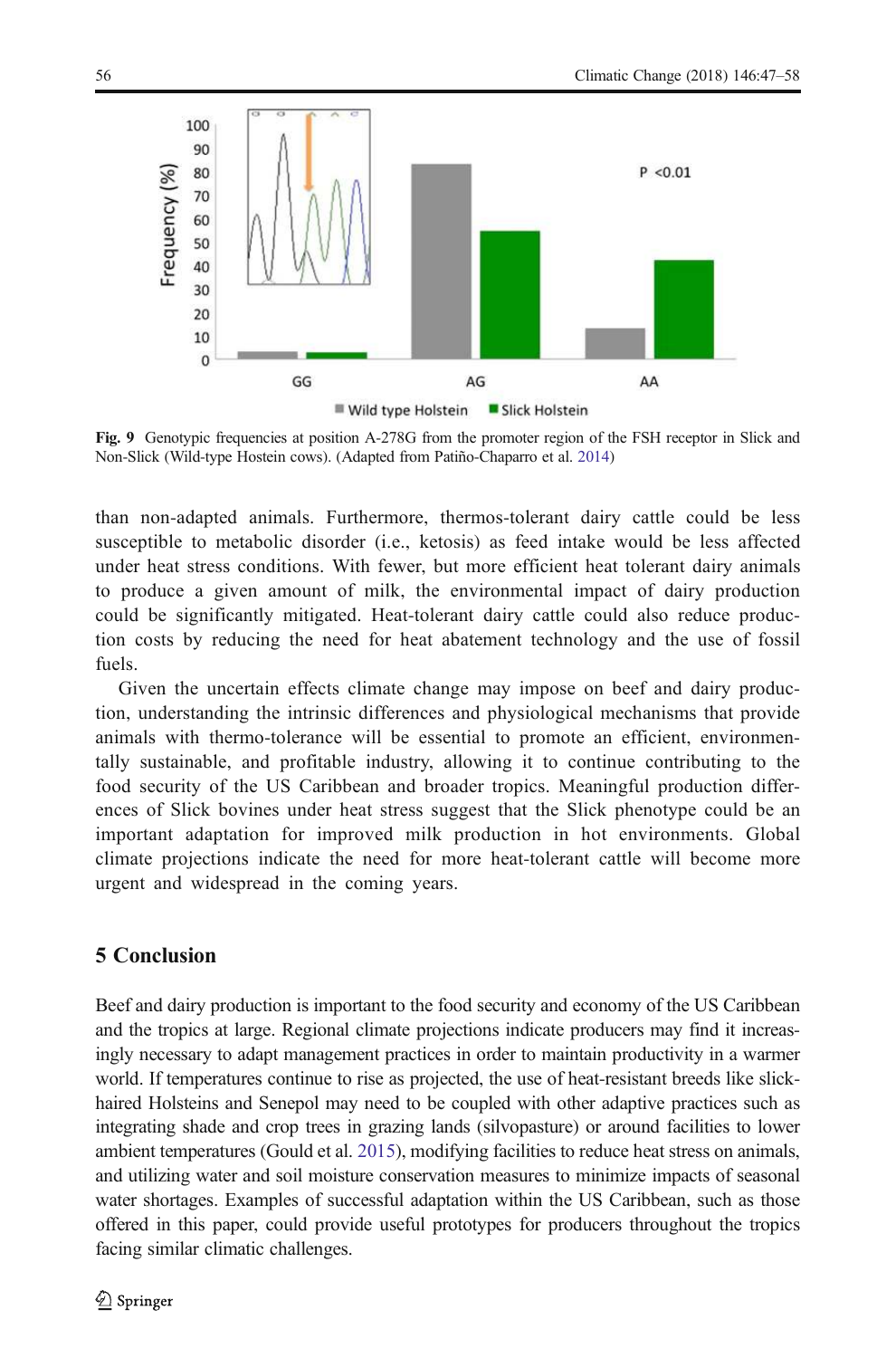## <span id="page-10-0"></span>References

- Allen MR et al (2014) IPCC fifth assessment synthesis report—Climate Change 2014 synthesis report Araújo XJ (2011) Auguran Fin De La Carne De Res Local. El Nuevo Día
- Beede DK, Collier RJ (1986) Potential nutritional strategies for intensively managed cattle during thermal stress. J Anim Sci 62:543–554
- Berman A (2011) Invited review: are adaptations present to support dairy cattle productivity in warm climates? J Dairy Sci 94:2147–2158

Blackburn J (2011) Island dairies to close after 52 years; 25 jobs to be lost. Virgin Islands Daily News

Borges R, (2015) Personal communication with dairy farmer agro. Rafael Borges

- Casas Guernica A (2010) COMITÉ DE EVALUACIÓN DE COSTOS DE PRODUCCIÓN PARA LA EMPRESA DE CARNE DE RES: INFORME DE LAS OPERACIONES DE CRÍA Y CEBA. Grupo de Trabajo en Bovinos para Carne Departamento de Industria Pecuaria Colegio de Ciencias Agrícolas Recinto Universitario de Mayagüez
- Centro de Recursos Informativos Digitales Agrícolas de Puerto Rico (CRIDAG) (2018) [http://www.cridag.](http://www.cridag.net/industrias/carne/) [net/industrias/carne/](http://www.cridag.net/industrias/carne/)
- Curbelo-Rodríguez JE, Rodríguez-Cruz V Almeida-Montenegro A (2016) Evaluation of the thermoregulatory capacity of wild-type Holstein cows, Slick-Hair Holstein cows and Jersey cows. [Evaluación de la capacidad termoregulatoria en bovinos lecheros Holstein pelona puertorriqueña, Holstein normal y Jersey]. Approved for publication in Journal of Agriculture of the University of Puerto Rico:100(1):1-12
- De Alba J (1987) Criolo cattle of Latin America. In: Hodges J (ed) Animal genetic resources: strategies for improved use and conservation FAO animal production and health paper 66 Rome, Food and agriculture organization of the United Nations, pp 17–40
- Dikmen S, Alava E, Pontes E, Fear JM, Dikmen BY, Olson TA, Hansen PJ (2008) Differences in thermoregulatory ability between slick-haired and wild-type lactating Holstein cows in response to acute heat stress. J Dairy Sci 91:3395–3402
- Dikmen S, Cole JB, Null DJ, Hansen PJ (2012) Heritability of rectal temperature and genetic correlations with production and reproduction traits in dairy cattle. J Dairy Sci 95(6):3401–3405
- Dikmen SF, Khan A, Huson HJ, Sonstegard TS, Moss JI, Dahl GE, Hansen PJ (2014) The SLICK hair locus derived from Senepol cattle confers thermotolerance to intensively managed lactating Holstein cows. J Dairy Sci 97:5508–5520
- Duewer LA, Nelson KE, & Crawford TL (1989) Effects of meat imports on the Puerto Rican livestock-meat industry animal industry. Economic Research Service: Department of Agriculture, pp 49
- Flori L, Gonzatti MI, Thevenon S, Chantal I, Pinto J, Berthier D, …, & Gautier M (2012) A quasi-exclusive European ancestry in the Senepol tropical cattle breed highlights the importance of the slick locus in tropical adaptation. PLoS One 7(5):e36133
- Gould WA, Fain SJ, Pares IK, McGinley K, Perry A, and Steele RF (2015) Caribbean regional climate sub hub assessment of climate change vulnerability and adaptation and mitigation strategies. United States Department of Agriculture, 67 pp.
- Hayes BJ, Bowman PJ, Chamberlain AJ, Savin K, Van Tassell CP, Sonstegard TS, Goddard ME (2009) A validated genome wide association study to breed cattle adapted to an environment altered by climate change. PLoS One 4(8):e6676
- Hayhoe K (2013) Quantifying key drivers of climate variability and change for Puerto Rico and the Caribbean final report 1 Oct 2011–30 Sep 2012, pp 241
- Henareh Khalyani A, Gould WA, Harmsen E, Terando A, Quinones M, & Collazo JA (2016) Climate change implications for tropical islands: interpolating and interpreting statistically downscaled GCM projections for management and planning. J Appl Meteorol Climatol (2015)
- Karmalkar AV, Taylor MA, Campbell J, Stephenson T, New M, Centella A, …, & Charlery J (2013) A review of observed and projected changes in climate for the islands in the Caribbean. Atmósfera 26(2):283–309
- López-López R (2015) Personal communication with dairy farmer agro. Rafael López-López
- Mariasegaram M, Chase CC, Chaparro JX, Olson TA, Brenneman RA, Niedz RP (2007) The slick hair coat locus maps to chromosome 20 in Senepol-derived cattle. Anim Genet 38(1):54–59
- Mejía RM, Ortuño JA, Lascano GJ, & Vélez M (2010) Effects on lactation performance when slick hair gene is simulated in dairy cattle in the tropics. J. Anim. Sci. Vol. 88, ESuppl. 2/J. Dairy Sci. Vol. 93, ESuppl. 1/Poult. Sci. Vol. 89, ESuppl. 1 643
- Molina-Fernández JF (2001) Origin and development of the dairy industry of Puerto Rico. The Dairy Industry of Puerto Rico [Origen y desarrollo de la industria lechera en Puerto Rico. Página 30 en La industria lechera en Puerto Rico]. NUPRESS of Miami, Inc, Miami, pp 30
- Monclova H (2014) Can Puerto Rico revive agriculture? Caribbean business edition, pp 42–16